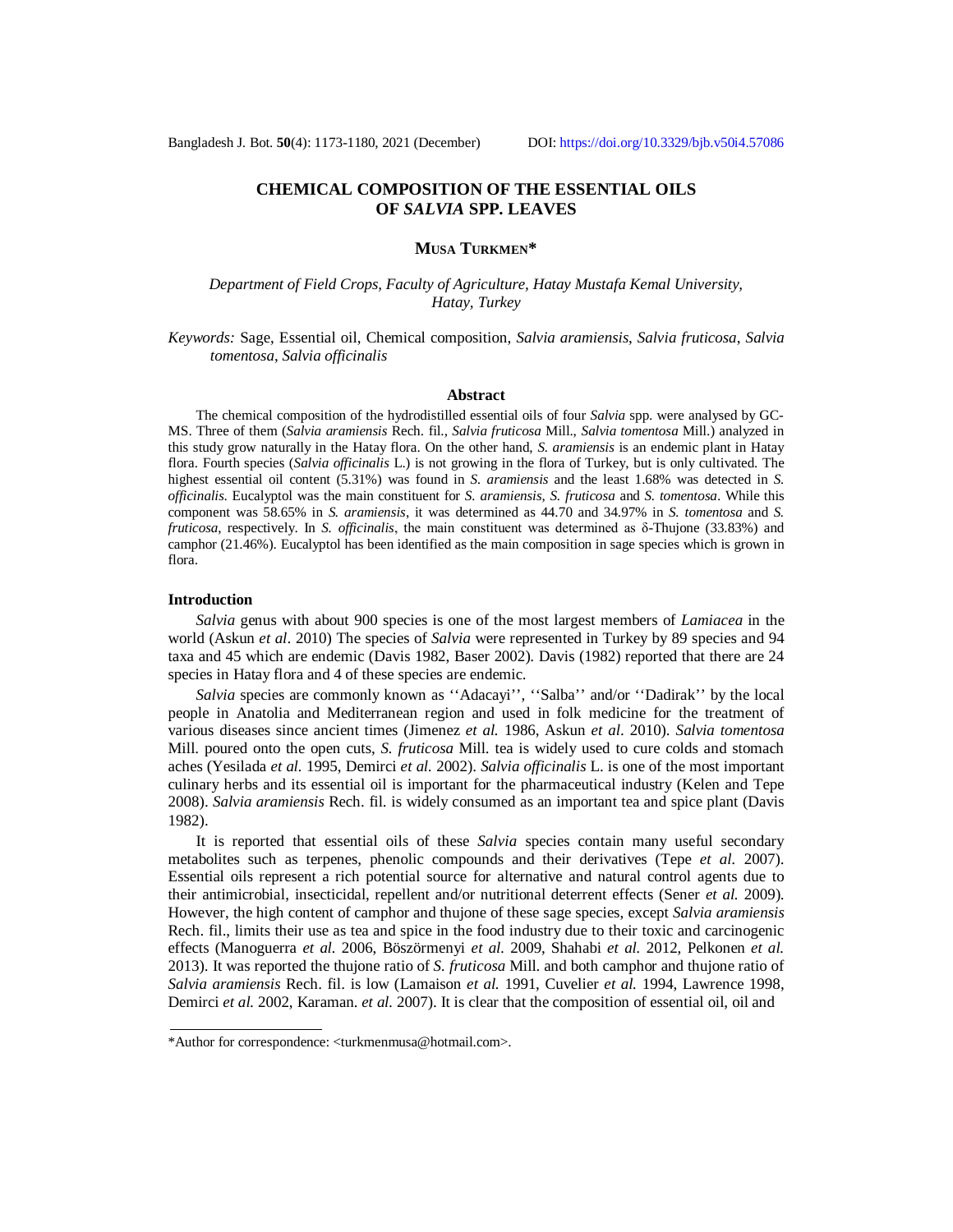protein can be affected by factors such as varieties and location (Mert *et al.* 2005). However, no comprehensive study has been found in which the essential oil contents and compositions of *S. aramiensis* Rech. fil., *S. fruticosa* Mill., *S. tomentosa* Mill. and *S. officinalis* L. have been studied. Therefore, the present study was aimed to investigate essential oil content and chemical composition of these four *Salvia* spp.

# **Materials and Methods**

Sage plant samples used in the study were collected from different natural flora in Hatay province of Turkey. The plant identification was done by Dr. I. Üremis (Head of the Herbology's Department). Herbarium specimen was deposited for preservation at the Herbarium Collection of Field Crops Department at Hatay Mustafa Kemal University. The sage plants (*S. aramiensis*, *S. fruticosa*, *S. tomentosa*), which are naturally found at an altitude of 170-400 m in the flora of Hatay region (Turkey), were collected and dried at 35°C. On the other hand, *S. officinalis* was collected from the experimental fields in Hatay Mustafa Kemal University. Essential oil was obtained from dried leaves and flowers. A total of 25 g of each of the ground plant samples was used for the separate hydrodistillation experiment. A weighed sample weight was individually and carefully placed into a 1 L flask. Distilled water was then added until it covered the sample completely. The essential oils were then obtained by water- distillation for 3 hr by using a Clevenger type apparatus according to European Pharmacopoeia method. The trial was repeated three times. Percentage essential oil yield was calculated according to dry weight of plant materials and amount of essential oils obtained. The Essential oils were dried over anhydrous sodium sulfate and stored in dark vial bottles at +4°C until analysis (Türkmen and Mert 2020, Kara *et al.* 2021, Türkmen *et al.* 2021).

The components of the essential oils of the plants were determined by gas-chromatographic (GC-MS) method. Determination of essential oil components was carried out with Thermo Scientific ISQ Single Quadrupole model gas chromatographic device under the following conditions. TR-FAME MS model, 5% Phenyl Polysilphenylene-siloxane, 0.25 mm inner diameter x 60 m length, 0.25 µm film thickness column was used. Helium (99.9%) was used as the carrier gas for Peer Review only at a flow rate of 1 ml/min. Mass spectra were recorded at 70eV, the mass range was from 1.2-1200 m/z. Scan Mode was used for data collection. The MS transfer line temperature was  $250^{\circ}$ C, the MS ionization temperature was  $220^{\circ}$ C, the injection port temperature was 220 $^{\circ}$ C, the column temperature was initially 50 $^{\circ}$ C and the temperature was raised to 220 $^{\circ}$ C with a rate of heat increase of  $3^{\circ}$ C/min. The structure of each compound was identified using mass spectra with the Xcalibur program (Wiley 9). The individual compositions were determined by comparing their retention index and with Wiley Library (Wiley Interscience, New York). The relative quantities of individual compounts were calculated with Xcalibur Report programme. The compounds were identified from the GC/MS spectra by comparison of their retention indices (RI) with homologous series of n-alkanes. Retention indices were determined using retention times of n-alkanes (C8-C40) injected under the same chromatographic conditions, co-injection with standards compared with those data from Wiley 9 comparison of fragmentation pattern in the mass spectra of each constituent with those data from Wiley 9 libraries. RI compared with the reported values. Identification of each individual compound was made by comparison of their retention times with those of authentic samples and by computer searching and matching with mass spectral data held in computer libraries (Asil 2018, Arpag *et al.* 2020, Türkmen 2021).

Data obtained from essential oil contents of *Salvia* spp. were subjected to ANOVA and means were compared using Duncan's multiple range test by using a SPSS statistical program (Version 24.0, IBM, USA).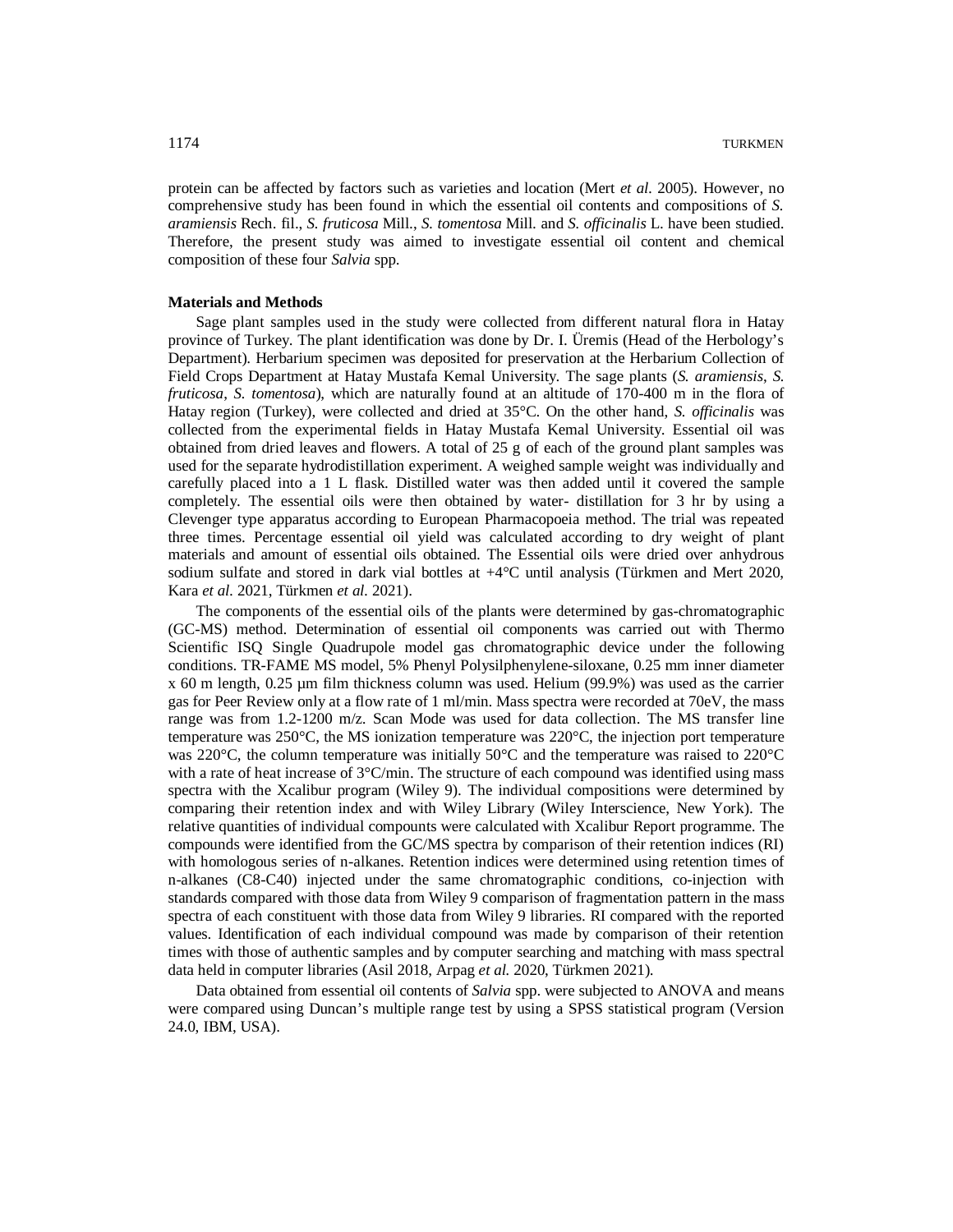# **Results and Discussion**

The essential oil content of *S. aramiensis* Rech. fil., *S. fruticosa* Mill., *S. tomentosa* Mill. and *S. officinalis* L. is presented in Table 1 and in Figs 1,2,3 and 4. Among the plants, *S. aramiensis* had significantly higher (p < 0.001) essential oil content with 5.31% followed by *S. fruticosa, S. officinalis* and *S. tomentosa* with the ratio of 2.04, 1.68 and 1.40%, respectively (Table 1). The essential oil content of *S. aramiensis* was reported to be 3.00, 2.20 and 1.30% by Sarer (1987), Karaman *et al.* (2007) and Arslan (2016), respectively. In the present study, in *S. aramiensis* essential oil content was detected highest compared to previous studies. Similarly, the essential oil content (1.40%) of *S. tomentosa* was determined and found to be slightly higher than the findings of Arslan (2016).

**Table 1. Essential oil content of** *Salvia* **species.**

| Name of plants                  | Essential oil content (%) |
|---------------------------------|---------------------------|
| <i>S. aramiensis</i> Rech. fil. | $5.31 + 0.90^a$           |
| <i>S. fruticosa Mill.</i>       | $2.04 \pm 0.23^b$         |
| <i>S. tomentosa</i> Mill.       | $1.40 \pm 0.05^{\rm b}$   |
| S. officinalis L.               | $1.68 + 0.11^b$           |
|                                 | ***                       |

Data are given as mean values  $\pm$  standard deviation. <sup>a,b</sup> Means in the same column showing different small letters are significantly different (\*\*\*p < 0.001).

Chemical composition of the essential oils of four *Salvia* spp. leaves are presented in Table 2. The chromatograms were obtained and they are shown in Fig. 1,2,3 and 4. As expected, terpenes were detected as the dominant chemical class among all essential oils. Because, it is known that terpenes are the main components of essential oils (Aldred *et al.* 2009).

GC/MS analysis revealed that 29 (99.31%), 33 (99.54%), 28 (97.69%) and 29 (99.45%) components were detected for the essential oils of *S. aramiensis*, *S. fruticosa, S. tomentosa* and *S. officinalis*, respectively (Table 2). Terpenes constituted more than 90% the ratio of essential oil components. While eucalyptol was the main constituent for *S. aramiensis* (58.65%), *S. fruticosa*  (34.97%) and *S. tomentosa* (44.70%), δ-thujone was dominant component for *S. officinalis* (33.83%) (Figs 1,2,3,4). It is known that eucalyptol, a terpenoid oxide, has a significant role in human health due to anti-inflammatory and antioxidant properties in various diseases (Seol and Kim 2016).

It is reported that *S. aramiensis* is located only in Hatay flora in Turkey (Davis 1982). Therefore it is important to evaluate this *Salvia* species in terms of being endemic to Hatay. In the essential oil of *S. aramiensis*, eucalyptol (58.65%) and β-pinene (11.07%) were identified as major components. These results are more or less compatible with the findings of Demirci *et al.* (2002), Kelen and Tepe (2008) and Askun *et al*. (2010). Other major components after eucalyptol and β-pinene were borneol (5.44%), α-pinene (4.58%) and camphene (4.53%), respectively but camphor and thujone were not detected in the essential oil of *S. aramiensis* (Table 2)*.*

In the case of *S. fruticosa* essential oil, eucalyptol (34.97%) and camphor (24.20%) determined as the major components (Table 2). These findings are in agreement with the previous studies (Putievsky *et al.* 1992, Askun *et al*. 2010). It was reported that camphor has toxic properties while eucalyptol and camphor are significant chemicals in terms of their antimicrobial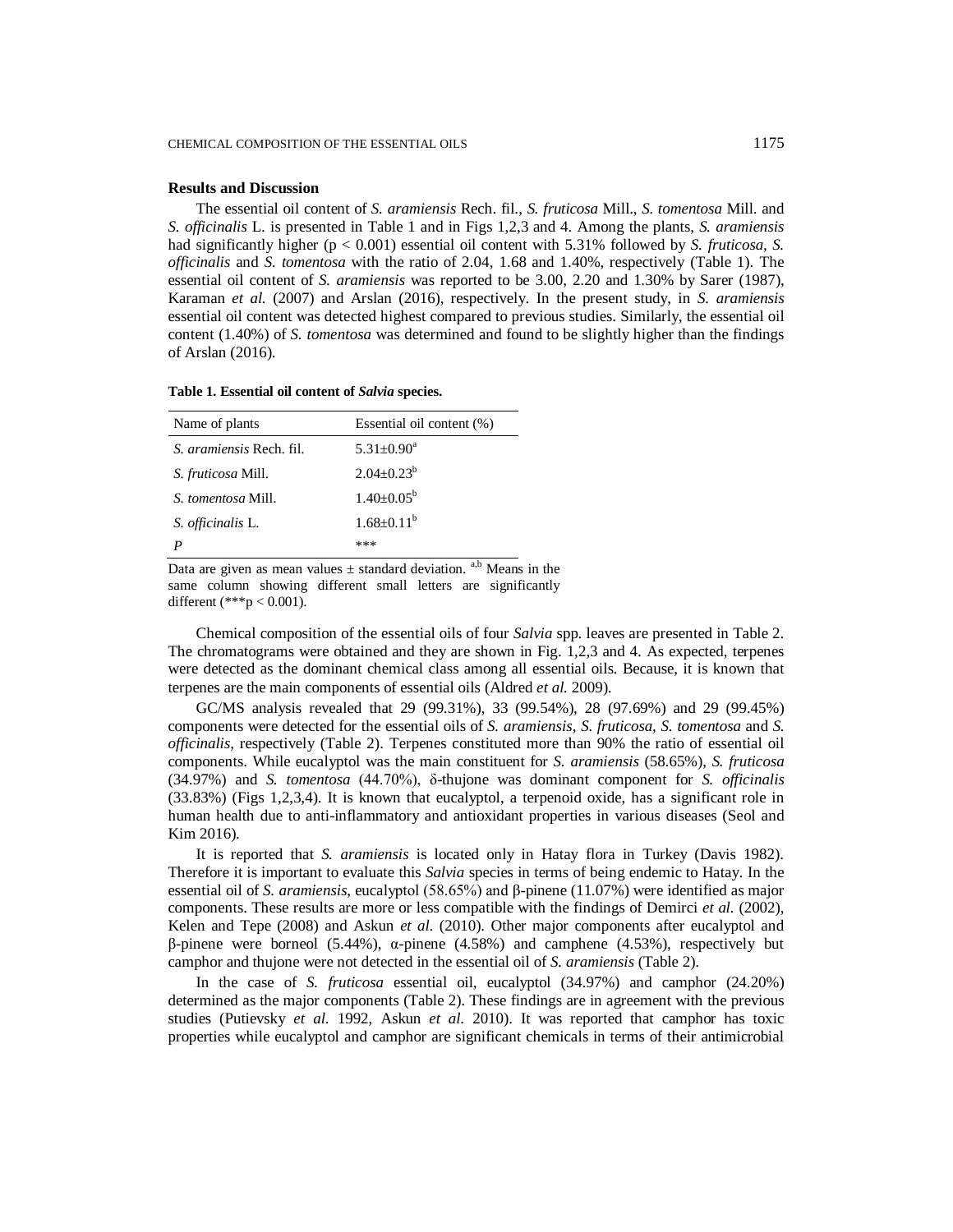activities (Tirillini *et al.* 1996, Pattnaik *et al.* 1997, Tzakou *et al.* 2001). In *S. fruticosa* α-terpineol (5.73%), isobornyl acetate (5.31%), camphene (4.47%) and caryophyllene oxide (4.47%) were identified as other major components in the essential oil (Table 2).



Fig. 1. GC-MS chromatogram of essentials oil of *S. aramiensis* Rech. fil







Fig. 3. GC-MS chromatogram of essentials oil of *S. tomentosa* Mill.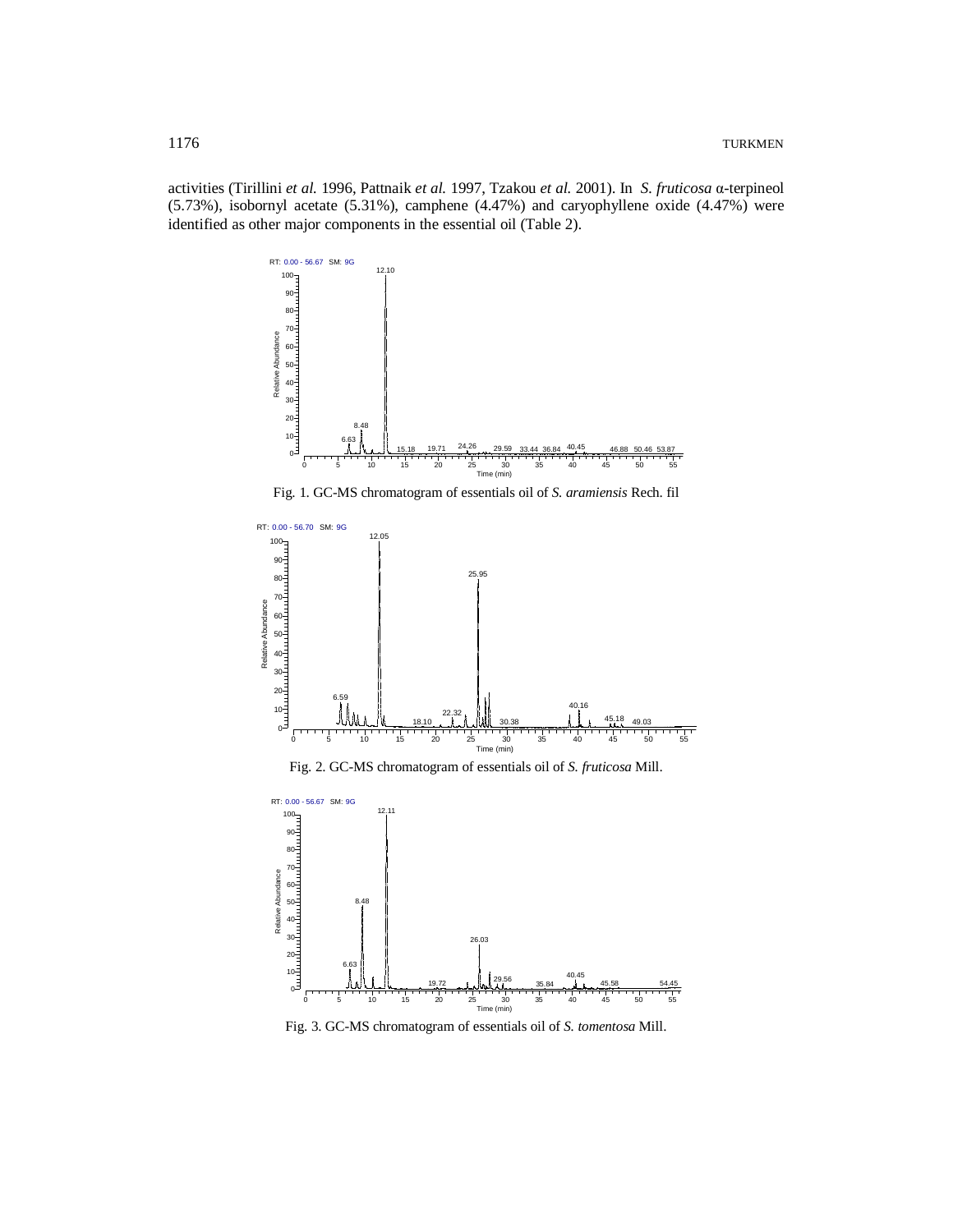



**Table 2. Chemical composition of the essential oil of** *Salvia* **species.**

| RT    | Name of compounds                   | RI   | Area $(\%)$                 |                       |                       |                   |
|-------|-------------------------------------|------|-----------------------------|-----------------------|-----------------------|-------------------|
|       |                                     |      | S. aramiensis<br>Rech. fil. | S. fruticosa<br>Mill. | S. tomentosa<br>Mill. | S. officinalis L. |
| 6.59  | $\alpha$ -Pinene <sup>†</sup>       | 1069 | 4.58                        | 3.91                  | 4.43                  | 0.76              |
| 7.61  | Camphene <sup>†</sup>               | 1137 | 4.53                        | 4.47                  | 1.54                  | 0.98              |
| 8.43  | $\beta$ -Pinene <sup>†</sup>        | 1190 | 11.07                       | 2.45                  | 21.34                 | 0.85              |
| 8.99  | Myrcene <sup>†</sup>                | 1224 | 1.14                        | 1.65                  | 0.32                  | 0.7               |
| 10.05 | Limonene <sup>†</sup>               | 1283 | 1.44                        | 1.53                  | 2.27                  | 1.07              |
| 10.98 | Sabinene <sup>†</sup>               | 1330 | 1.47                        | 0.19                  | 0.34                  | nd                |
| 11.13 | Terpinene <sup>†</sup>              | 1338 | 0.18                        | 0.13                  | 0.23                  | 0.17              |
| 12.04 | Eucalyptol <sup>†</sup>             | 1381 | 58.65                       | 34.97                 | 44.70                 | 16.12             |
| 12.68 | $Cymene^{\dagger}$                  | 1410 | 0.06                        | 1.53                  | 0.5                   | 1.06              |
| 18.1  | $1$ -Octen-3-ol $\frac{8}{3}$       | 1682 | 0.08                        | 0.09                  | 0.18                  | 0.06              |
| 19.65 | cis-Sabinene hydrate <sup>†</sup>   | 1764 | 0.15                        | 0.15                  | 0.56                  | 0.15              |
| 20.52 | $\beta$ -Bourbonene <sup>†</sup>    | 1808 | nd                          | nd                    | 0.07                  | nd                |
| 20.66 | Linalool <sup>†</sup>               | 1815 | 0.27                        | 0.36                  | 0.11                  | 0.1               |
| 22.32 | $\beta$ -Thujone <sup>†</sup>       | 1893 | nd                          | 1.7                   | nd                    | nd                |
| 21.79 | $\delta$ -Thujone <sup>†</sup>      | 1869 | nd                          | nd                    | nd                    | 33.83             |
| 22.89 | trans-Sabinene hydrate <sup>†</sup> | 1919 | nd                          | nd                    | nd                    | 0.17              |
| 23.27 | Alloaromadendrene <sup>†</sup>      | 1936 | 0.12                        | 0.32                  | nd                    | nd                |
| 23.34 | α-Campholenal*                      | 1939 | nd                          | nd                    | 0.07                  | $^{\rm nd}$       |
| 24.19 | trans-Caryophyllene <sup>†</sup>    | 1975 | nd                          | 2.13                  | nd                    | 2.21              |
| 24.25 | Terpinen-4-ol <sup>§</sup>          | 1978 | nd                          | nd                    | 1.14                  | nd                |
| 25.25 | Sabinyl acetate $\delta$            | 2020 | nd                          | nd                    | 0.82                  | nd                |
| 25.3  | Bornyl acetate <sup>3</sup>         | 2023 | 0.51                        | 0.33                  | nd                    | 0.4               |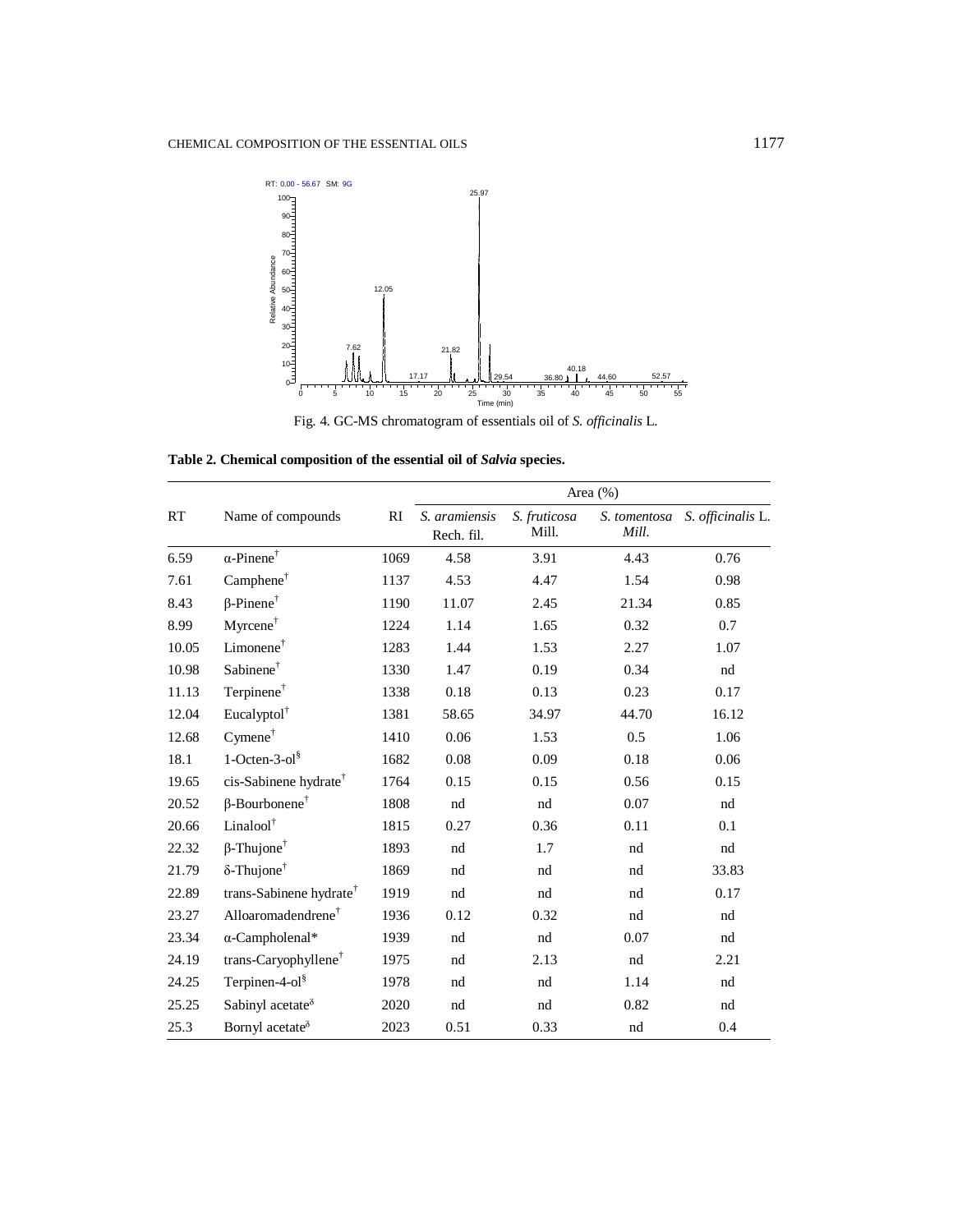|       |                                   |      | Area (%)                    |                       |                       |                   |
|-------|-----------------------------------|------|-----------------------------|-----------------------|-----------------------|-------------------|
| RT    | Name of compounds                 | RI   | S. aramiensis<br>Rech. fil. | S. fruticosa<br>Mill. | S. tomentosa<br>Mill. | S. officinalis L. |
| 25.95 | $\text{Camphor}^\dagger$          | 2051 | nd                          | 24.2                  | 8.67                  | 21.46             |
| 26.24 | Pinocarvone <sup>‡</sup>          | 2063 | nd                          | nd                    | 0.07                  | nd                |
| 26.66 | $Element$ <sup>†</sup>            | 2080 | nd                          | nd                    | 0.58                  | nd                |
| 26.77 | cis-Thujanol <sup>†</sup>         | 2085 | nd                          | nd                    | nd                    | 0.11              |
| 26.97 | $\alpha$ -Terpineol <sup>†</sup>  | 2093 | 1.15                        | 5.73                  | 0.53                  | 0.13              |
| 27.0  | Borneol <sup>†</sup>              | 2094 | 5.44                        | nd                    | 3.13                  | 4.21              |
| 27.5  | Isobornyl acetate <sup>3</sup>    | 2113 | 0.38                        | 5.31                  | nd                    | nd                |
| 28.6  | Geranyl acetate $\delta$          | 2151 | 1.02                        | 0.08                  | nd                    | nd                |
| 28.59 | Bicyclogermacrene <sup>†</sup>    | 2151 | nd                          | nd                    | 0.37                  | nd                |
| 28.73 | Myrtenal*                         | 2155 | nd                          | nd                    | 0.95                  | nd                |
| 29.53 | Myrtenol <sup>†</sup>             | 2182 | 0.23                        | 0.06                  | 1.06                  | 0.04              |
| 30.39 | exo-2-Hydroxycineole <sup>§</sup> | 2211 | 0.12                        | 0.08                  | nd                    | nd                |
| 30.7  | cis-Calamenene <sup>†</sup>       | 2221 | 0.1                         | 0.08                  | nd                    | 0.07              |
| 31.68 | $p$ -Cymen-8-ol $\frac{8}{3}$     | 2254 | 0.18                        | 0.05                  | nd                    | 0.06              |
| 33.66 | Gurjunenepoxide <sup>†</sup>      | 2340 | 0.24                        | 0.07                  | nd                    | nd                |
| 38.51 | Thymol <sup>†</sup>               | 2602 | nd                          | 0.12                  | nd                    | nd                |
| 38.82 | Veridiflorol <sup>†</sup>         | 2613 | 0.35                        | 1.79                  | 0.35                  | 7.65              |
| 39.35 | $Global^{\dagger}$                | 2633 | 0.68                        | 0.11                  | nd                    | 0.05              |
| 39.79 | Carvacrol <sup>†</sup>            | 2650 | nd                          | 0.14                  | nd                    | 0.15              |
| 40.16 | Caryophyllene oxide <sup>†</sup>  | 2663 | 2.04                        | 4.47                  | 1.1                   | 3.98              |
| 40.39 | Spathulenol <sup>†</sup>          | 2672 | 1.92                        | 0.29                  | 1.43                  | 0.3               |
| 41.64 | Humuladienone <sup>‡</sup>        | 2717 | 0.75                        | 0.98                  | nd                    | nd                |
| 43.66 | Humulene <sup>†</sup>             | 2786 | 0.46                        | 0.07                  | 0.83                  | 0.53              |
| 52.55 | Manool <sup>†</sup>               | 3057 | nd                          | nd                    | nd                    | 2.08              |

**Contd.**

† Terpene. ‡ Ketone. <sup>ᵹ</sup> Ester. § Alcohol. \* Aldehyde.

Similar to *S. aramiensis*, eucalyptol (44.70%) and β-pinene (21.34%) constituted the main components for *S. tomentosa* (Table 2). On the other hand, camphor was not identified in *S. aramiensis* unlike the essential oil of *S. tomentosa.* Other major components for *S. tomentosa.*  were followed by camphor  $(8.67%)$ ,  $\alpha$ -pinene  $(4.43%)$  and borneol  $(3.13%)$ , respectively. These components are compatible with the results reported by Askun *et al.* (2010). However, researchers reported that α-pinene and camphor were main compounds followed by borneol and eucalyptol.

Terpenes were found to be the major chemical class for *S. officinalis* (97%). However, δthujone (33.83%) and camphor (21.46%) were determined the main components for the essential oil of *S. officinalis.* As mentioned before, due to their toxic effects, camphor and thujone limits using of the sages as tea and spice in the food industry. In the essential oil obtained from the *S. officinalis,* other major compunds were eucalyptol (16.12%), veridiflorol (7.65%) and borneol (4.21%), respectively. These results are in accordance with the findings of Putievsky *et al.* (1992).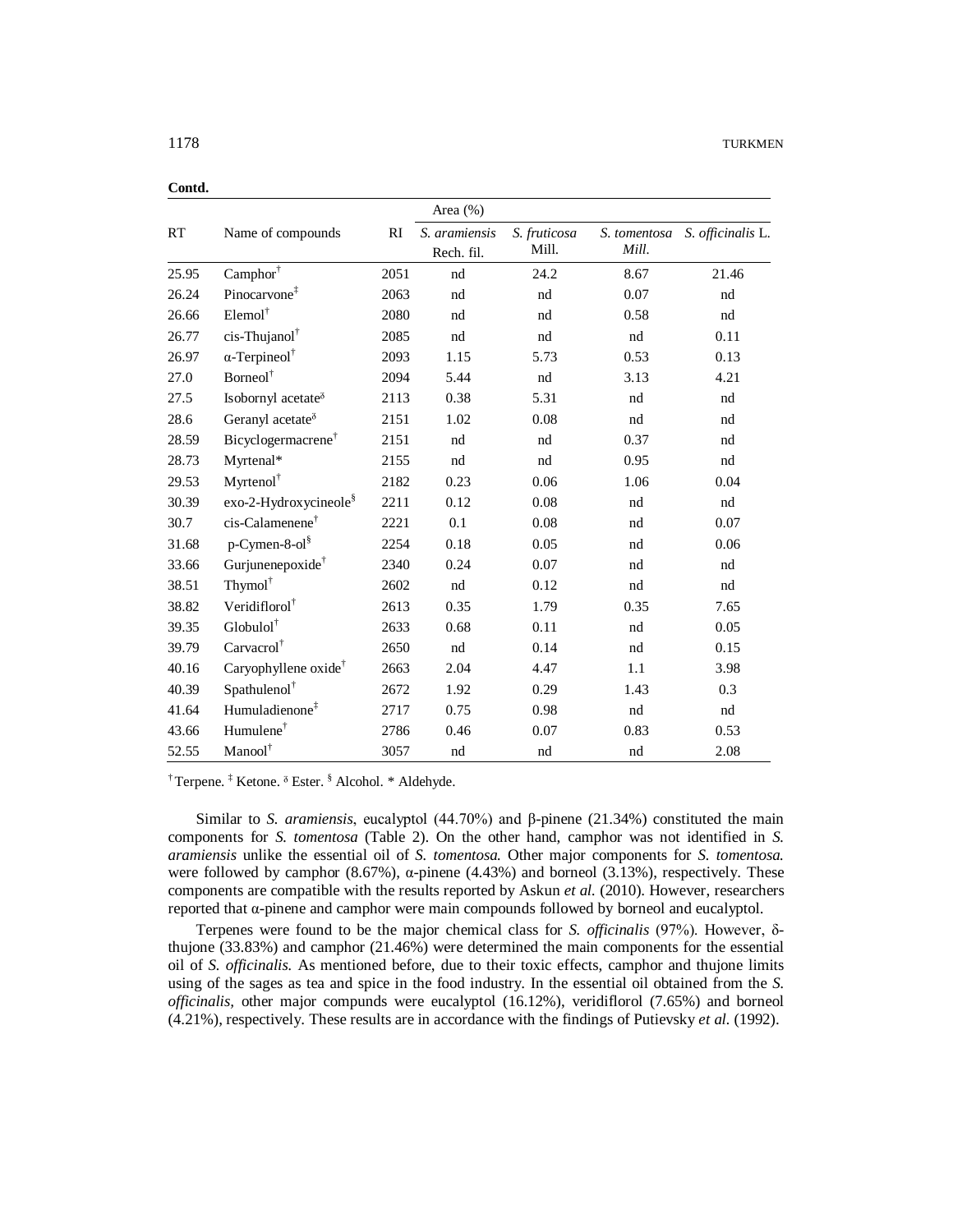The essential oils of medicinal and aromatic plants contain a wide range of beneficial metabolites such as terpenoids, phenolic compounds vitamins and their derivatives. On the other hand, various toxic and carcinogenic substances can be found in the plants. In this respect, content and chemical composition of essential oil of some sage species consumed as tea and spice plants are important. In this study, the essential oil composition and content of *S. officinalis* L. as growing cultivated and 3 *Salvia* species growing naturally in Hatay province was investigated. Among these species, *S. aramiensis*, which has the highest essential oil content and does not contain toxic components such as camphor and thujone, is recommended to be cultivated and to expand its cultivation. Further studies should be done on the selection and cultivation of this plant.

# **References**

- Aldred EM, Buck C and Vall K 2009. Chapter 22-Terpenes. *In*: Pharmacology. Aldred EM, Buck C and Vall K (Eds), pp. 167-174. Churchill Livingstone, London.
- Arpag OF, Duran N, Açikgül FC, and Türkmen M 2020. Comparison of Minimum Inhibitory Concentrations of *Hypericum perforatum* L. Essential Oils, 0.2% Chlorhexidine and 10% Povidone-iodine Over *Aggregatibacter actinomycetemcomitans* and *Porphyromonas gingivalis*. J. Essential Oil Bearing Plants, **23**: 6, 1192-1205.
- Arslan M 2016. Cultivation potential of *Salvia tomentosa* and *S. aramiensis* under the Eastern Mediterranean conditions. Sci. Pap. Ser. A Agron. **59**: 174-177.
- Asil H 2018. GC-MS analysis of volatile components of Safranbolu and Kirikhan saffron (*Crocus sativus* L.) prepared by ultrasonic extraction. Fresenius Environ. Bull. **27**(12B), 9557-9563.
- Askun T, Baser HC, Tumen G and Kurkcuoglu M 2010. Characterization of essential oils of some Salvia species and their antimycobacterial activities. Turk. J. Biol. **34**: 89-95.
- Baser KHC 2002. Aromatic biodiversity among the flowering plant taxa of Turkey. Pure Appl. Chem. **74**: 527-545.
- Böszörményi A, Héthelyi E, Farkas A, Horváth G, Papp N, Lemberkovics E and Szoke E 2009. Chemical and genetic relationships among sage (*Salvia officinalis* L.) cultivars and Judean sage (*Salvia judaica* Boiss.). J. Agric. Food Chem. **57**(11): 4663-4667.
- Cuvelier ME, Berset C and Richard H 1994. Antioxidant constituents in Sage (*Salvia officinalis*). J. Agric. Food Chem. **42**(3): 665-669.
- Davis PH 1982. Flora of Turkey and the Aegean Islands. Edinburgh University, Edinburgh. 948 pp.
- Demirci B, Baser KHC and Tumen G 2002. Composition of the essential oil of *Salvia aramiensis* Rech. Fil. growing in Turkey. J. Flav. Fragr. **17**: 23-25.
- Jimenez J, Risco S, Ruiz T and Zarzuelo A 1986. Hypoglycemic activity of *Salvia lavendulifolia*. Planta Med. **52**(4): 260-262.
- Kara M, Soylu S, Türkmen M and Kaya DA 2020. Determination and antifungal activities of laurel and fennel essential oils against fungal disease agents of cypress seedlings. Tekirdağ Ziraat Fakültesi Dergisi, **17**:2, 264-275.
- Karaman S, İlçim A and Çömlekçioğlu N 2007. Composition of the essential oils of *Salvia aramiensis* Rech. fil. and *Salvia cyanescens* Boiss. & Bal. Pak. J. Bot. **39** (1): 169-172.
- Kelen M and Tepe B 2008. Chemical composition, antioxidant and antimicrobial properties of the essential oils of three Salvia species from Turkish flora. Bioresour. Technol. **99** (10): 4096-4104.
- Lamaison JL, Petitjean-Freytet C and Carnat A 1991. Medicinal Lamiaceae with antioxidant properties, a potential source of rosmarinic acid. Pharm. Acta Helv. **66** (7): 185-8.
- Lawrence BM 1998. Progress in essential oils-sage oil, Perfum. Flavor. **23**: 47-52.
- Manoguerra AS, Erdman AR, Wax PM, Nelson LS, Caravati EM, Cobaugh DJ, Chyka PA, Olson KR, Booze LL and Woolf AD 2006. Camphor Poisoning: An evidence-based practice guideline for out-of-hospital management. Clin. Toxicol. **44**: 357-370.